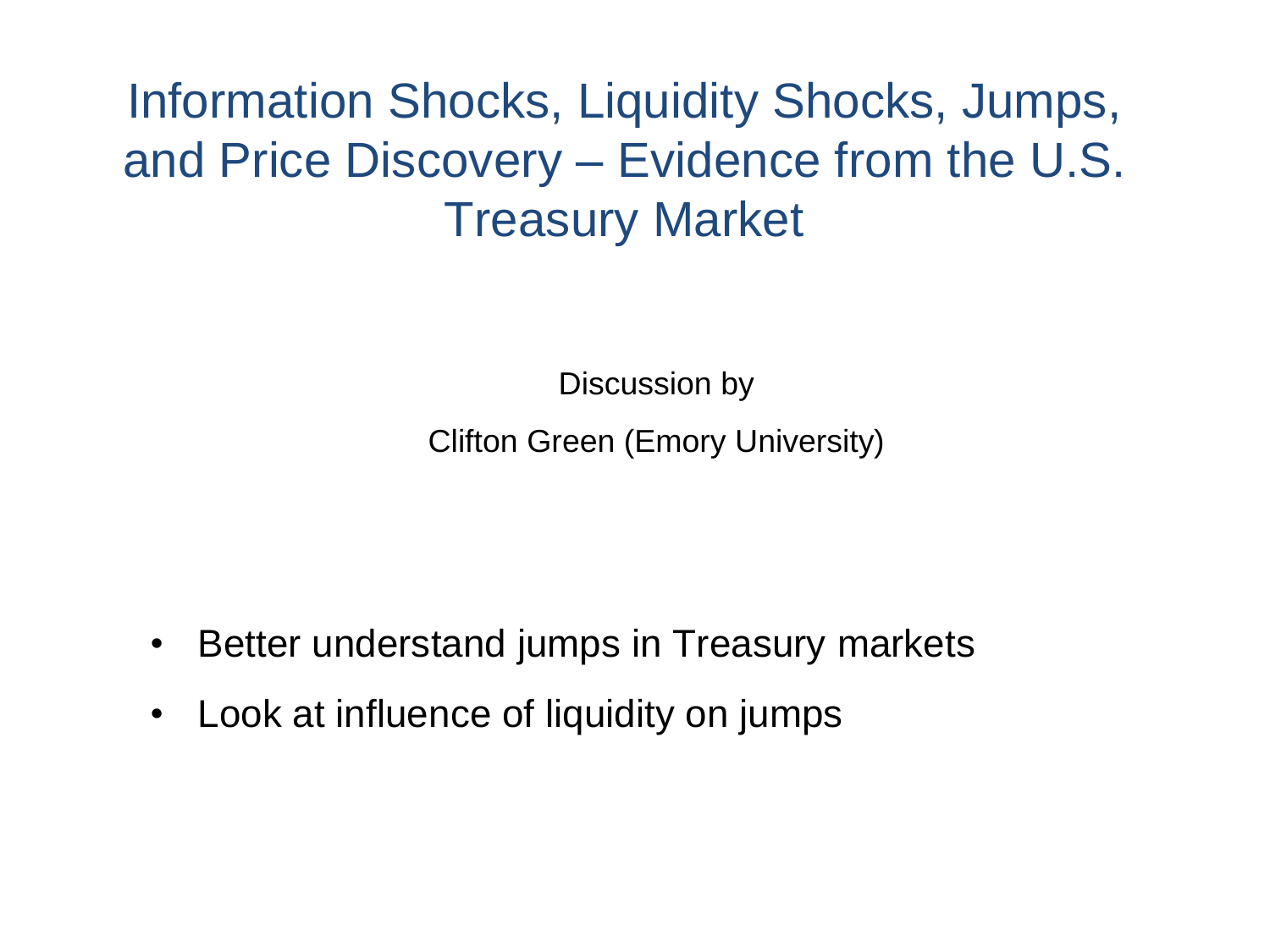# **Jumps**

- Security returns are better explained with continuous processes that include jumps
	- Relevant for pricing and risk management
- What horizon is relevant?
	- Replicating portfolio
	- What do practitioners say?

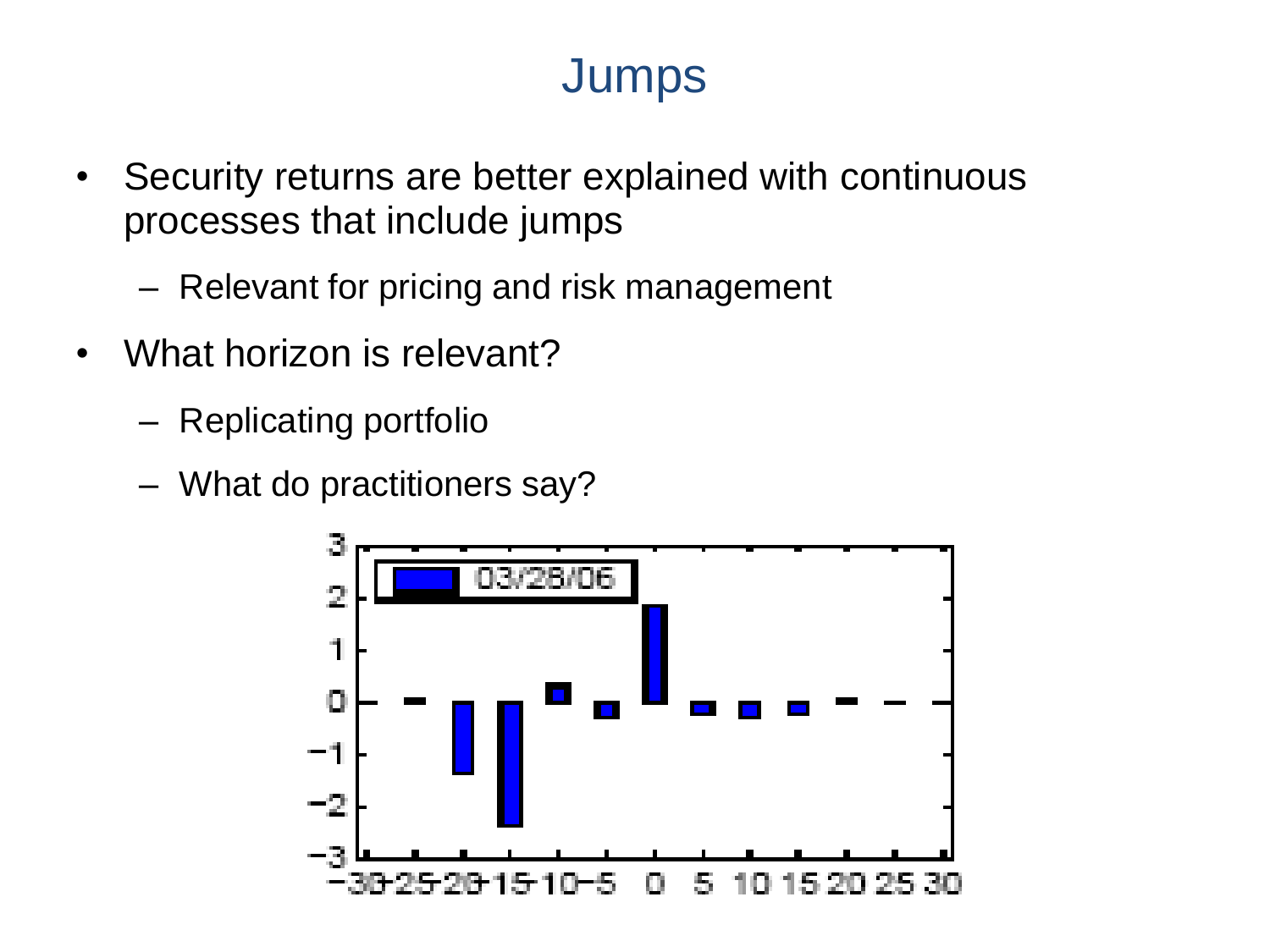## Source of Jumps

- " A large price change occurs either when
	- A market order hits the existing limit orders following the announcement
	- New limit orders come in and set a new price moving the existing mid-quote up/down. "
- Is the data able to distinguish between these two causes of jumps?
	- Not just quotes but full limit order book
- Public information vs. private information
	- For public information, active vs. passive changing of quotes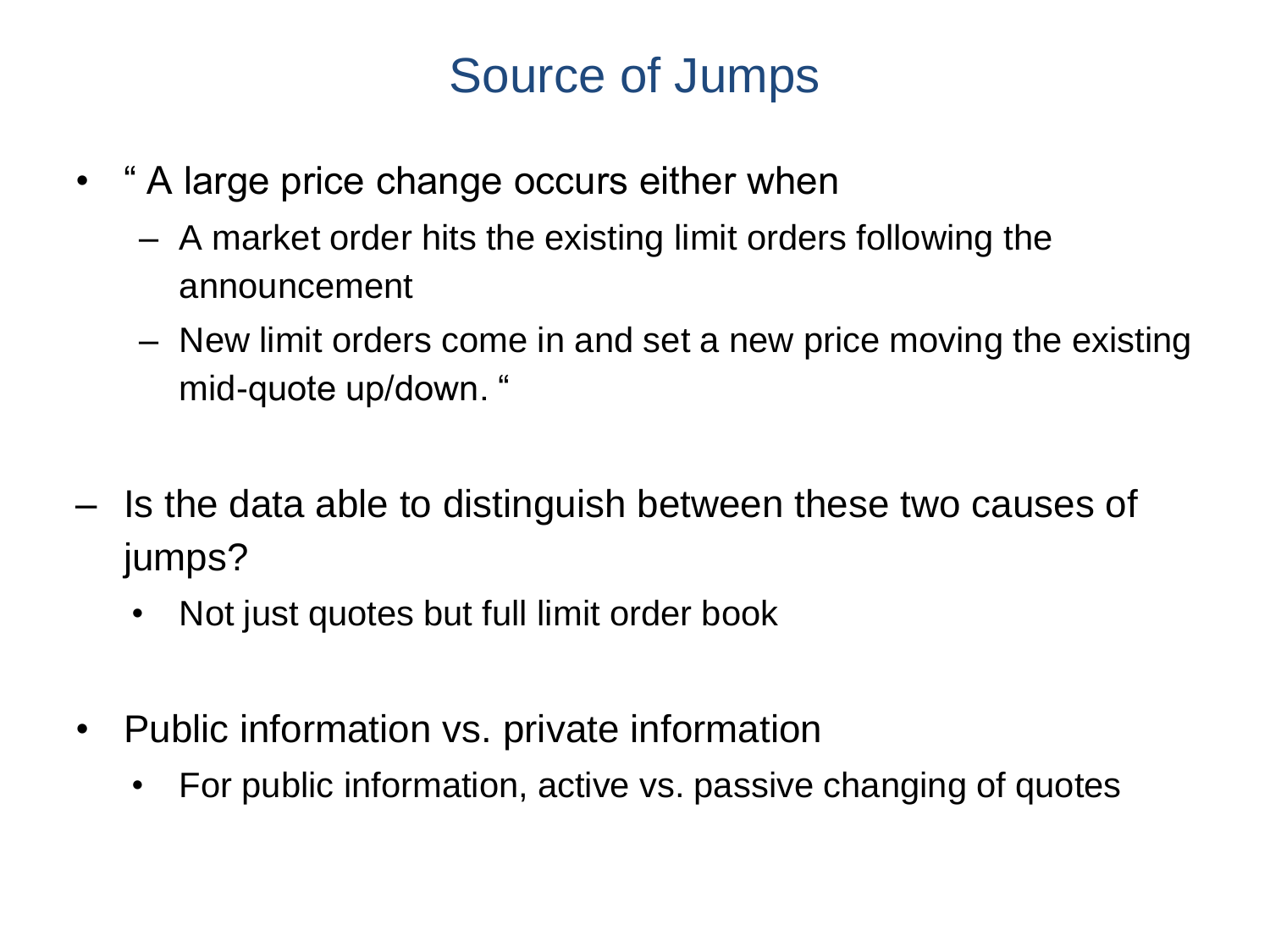### News vs. No-News Jumps

- Source of jump may be different between news and no-news jumps
	- Are no-news jumps informed trading or unanticipated news?
	- Do no-news jumps happen concurrently across bonds?
- Perhaps extend the sample back to 2003 to get more observations
	- 10% of jumps are no-news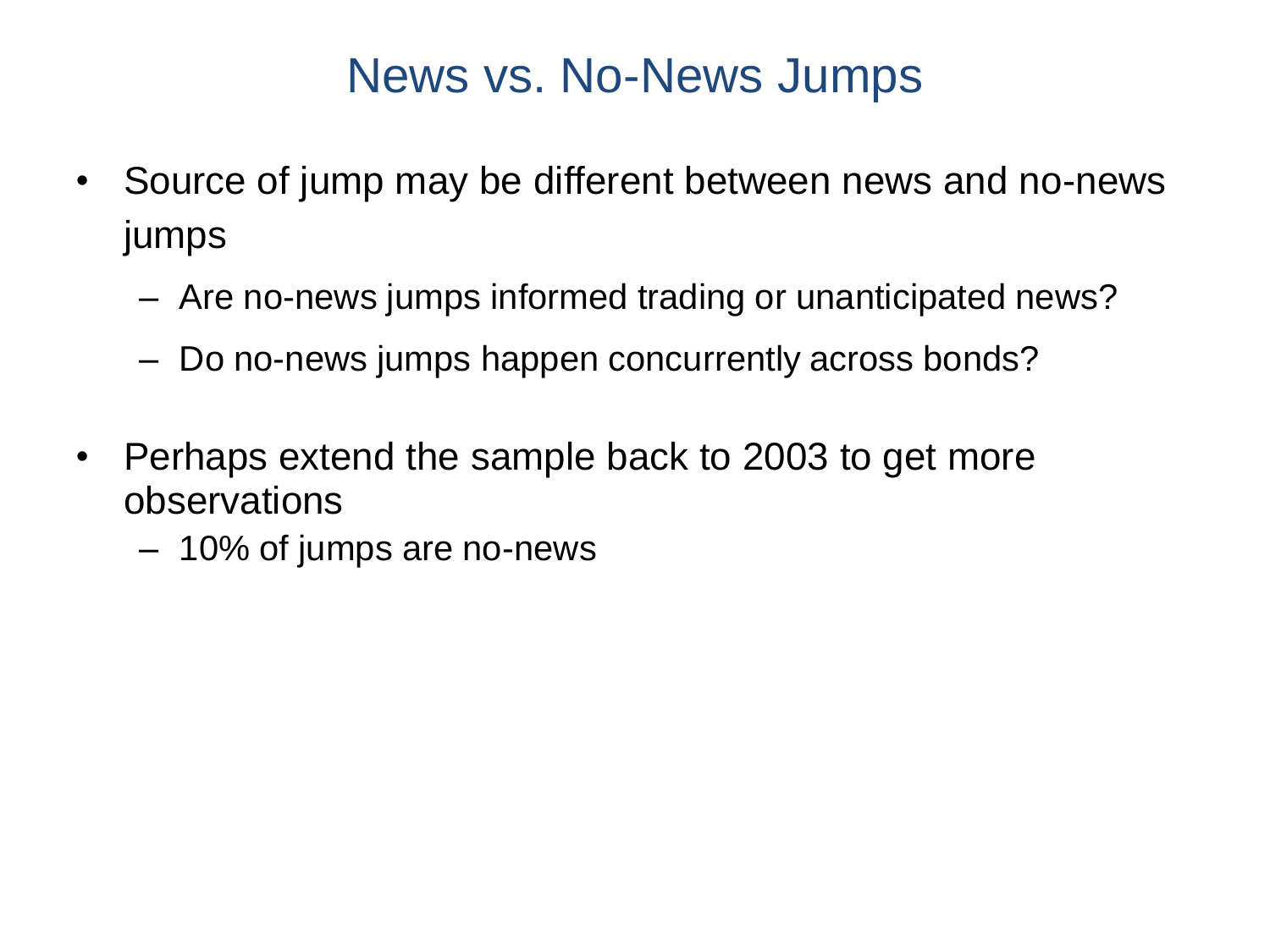# Liquidity and Jumps

- "Liquidity shocks in general precede jumps in bond prices and play an important role in bond price jumps"
- Could selection bias play a role?
	- Reduction in liquidity could be random
	- For no-news jumps, examine depth at bid *or* ask (jump specific)

- Liquidity vs. informed trading
	- Look for reversals over longer periods